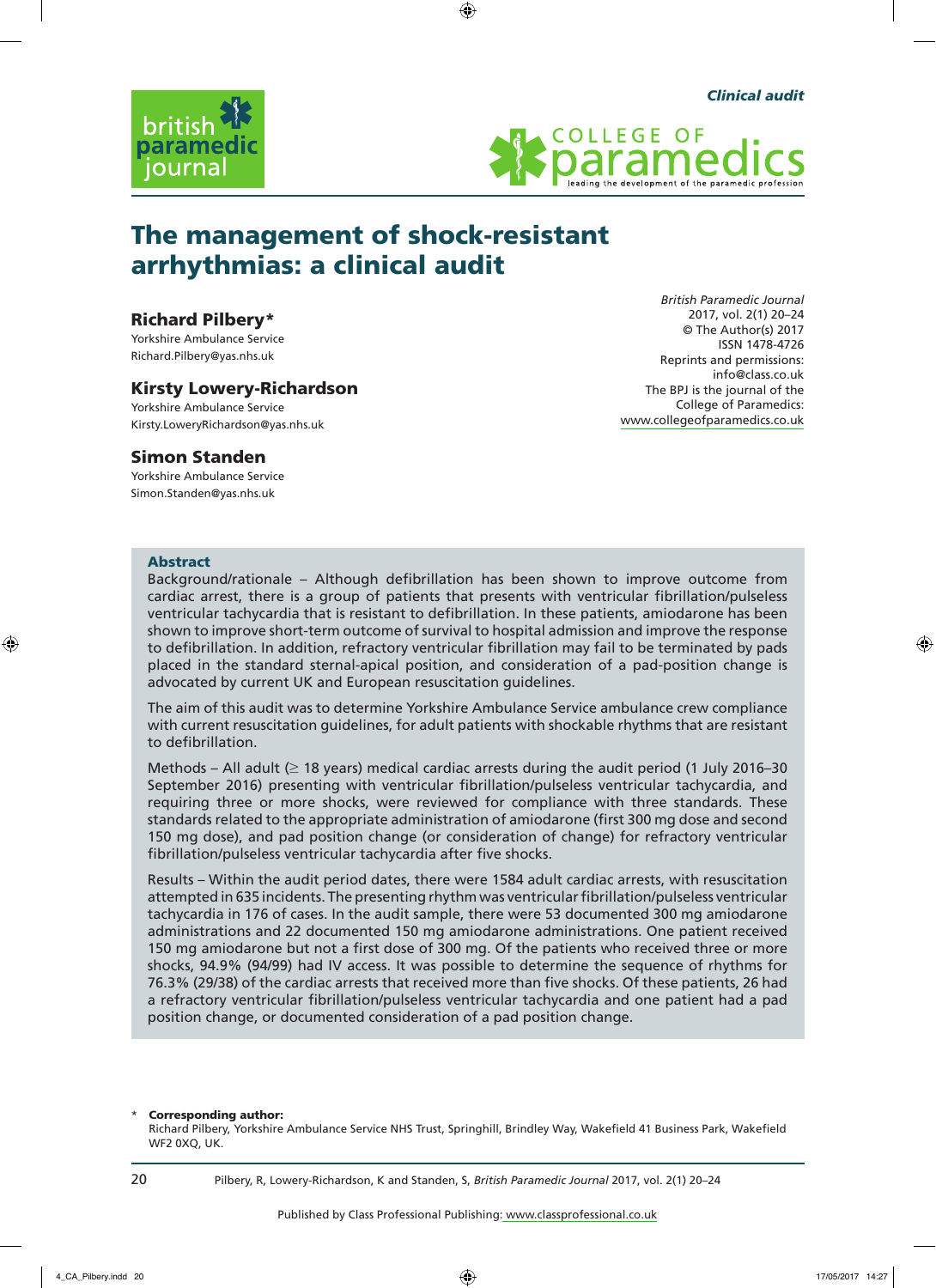Conclusion – Compliance with amiodarone administration in shock-resistant arrhythmias is poor and pad position change is not being considered by clinicians for patients in refractory ventricular fibrillation/pulseless ventricular tachycardia. A review of advanced life support training provision and assessment is required within Yorkshire Ambulance Service, and strategies for increasing awareness of amiodarone administration in eligible patients and pad position change are needed.

#### Keywords

amiodarone; cardiac arrest; defibrillation; pulseless ventricular tachycardia; ventricular fibrillation

#### Background/rationale

Defibrillation is only one of two interventions that have been shown to unequivocally improve outcome from cardiac arrest (the other being basic life support) (Perkins, Handley, et al., 2015). However, there is a group of patients that presents with ventricular fibrillation/pulseless ventricular tachycardia (VF/pVT) that is resistant to defibrillation. In these patients, the anti-arrhythmic drug amiodarone has been shown to improve short-term outcome of survival to hospital admission and improve the response to defibrillation. Current adult resuscitation guidelines advocate a first dose of 300 mg amiodarone after the third shock and a second dose of 150 mg amiodarone following the fifth shock (Deakin et al., 2015; Joint Royal Colleges Ambulance Liaison Committee & Association of Ambulance Chief Executives, 2016; Soar et al., 2015).

In this audit, VF/pVT that is resistant to defibrillation is categorised into refractory, defined as VF/pVT that persists after three or more sequential shocks, or non-sequential VF/pVT, defined as three or more cumulative episodes of VF/pVT that require defibrillation but do not occur sequentially, for example are interrupted by a return of spontaneous circulation (ROSC) or non-shockable cardiac arrest rhythm (i.e. asystole or pulseless electrical activity, PEA). Note that these definitions are pragmatic modifications to the definition provided by current European resuscitation guidelines (Soar et al., 2015).

There are no high-quality studies comparing defibrillator pad positions in terms of defibrillation success and ROSC, although the most commonly used placement is the sternal-apical position (Jacobs et al., 2010). The exact mechanism by which electrical defibrillation stops fibrillatory activity in the myocardium is not completely understood, but it is thought that a critical mass of myocardium needs to be simultaneously depolarised by the shock (Wilson, 2015). In shock-resistant arrhythmias, it is possible that the standard sternal-apical position may not achieve this, and consideration of a pad-position change is advocated by current resuscitation guidelines (Soar et al., 2015). Since the guidelines do not specify the number of shocks for refractory VF/pVT after which pad position change should be considered, the authors elected to use more than five sequential shocks as the standard for this audit.

## *Aim*

Determine Yorkshire Ambulance Service (YAS) ambulance crew compliance with current UK and European resuscitation guidelines, and the UK Ambulance Services Clinical Practice Guidelines 2016 for adult cardiac arrest patients who present with a shockable rhythm that is resistant to defibrillation (Deakin et al., 2015; Joint Royal Colleges Ambulance Liaison Committee & Association of Ambulance Chief Executives, 2016; Soar et al., 2015).

#### *Objectives*

- Identify all adult patient episodes between 1 July 2016 and 30 September 2016 where three or more shocks were delivered.
- Determine the number of patients who received three or more shocks and had 300 mg amiodarone administered.
- Determine the number of patients who received five or more shocks and had 150 mg amiodarone administered.
- Determine the number of patients in refractory VF/pVT who received more than five shocks, and had a documented change of defibrillator pad position or consideration of pad position change.

## *Standards/criteria/guidelines/evidence base*

- Resuscitation Council (UK) 2015 Resuscitation Guidelines: Pre-hospital Resuscitation.
- European Resuscitation Council Guidelines for Resuscitation 2015. Section 3. Adult advanced life support.
- JRCALC, AACE 2016 UK Ambulance Clinical Practice Guidelines. Advanced Life Support (Adult).

#### *Sample*

All adult  $( \geq 18$  years) out-of-hospital cardiac arrests entered onto the YAS computer aided dispatch (CAD) system between 00:00:00 on 1 July 2016 and 23:59:59 on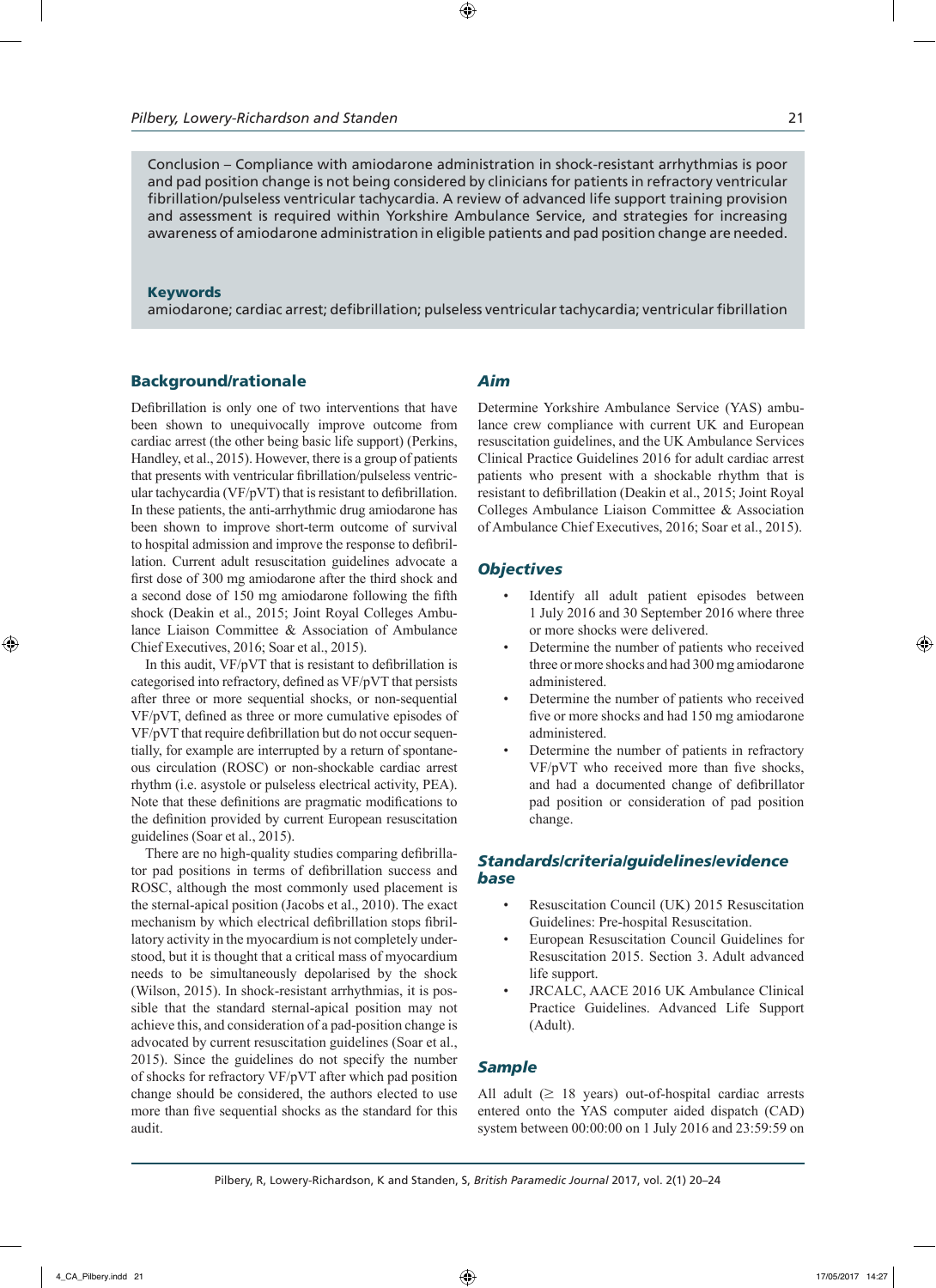30 September 2016. Incidents were included if the patient was resuscitated, and the cause of the arrest considered to be medical in origin (i.e. not trauma).

## *Data sources*

- Direct reporting of cardiac arrests by paramedics.
- CAD system data stored in the YAS data warehouse.
- Monthly Ambulance Clinical Quality Indicator (AQI) reports generated by business intelligence (BI) relating to cardiac arrest.

# *Audit type*

Local clinical audit.

## Methods

The audit was conducted by the lead author in January 2017. The following methods of data collection were employed to maximise data completeness:

- Patient care records (PCRs) relating to adult patients in cardiac arrest, from 1 July 2016 to 30 September 2016, were reviewed, having been identified from one of three sources:
	- Direct reporting from paramedics to a research paramedic within the Trust.
	- Review of records identified using custom CAD system query.
	- Review of monthly CQI reports generated by BI.
- PCRs were considered relevant to the audit if:
	- $\circ$  the presenting rhythm was VF/pVT;
	- the patient was an adult and the presumed cause of the arrest was medical (i.e. not traumatic); and
	- the sequence of cardiac arrest rhythms was determined (where possible), and the number of shocks and administration(s) of amiodarone recorded.

**Table 1.** Adult medical cardiac arrests occurring between 1 July 2016 and 30 September 2016 where resuscitation was attempted.

| Presenting rhythm | <b>Number</b> | % of all rhythms |
|-------------------|---------------|------------------|
| Asystole          | 298           | 49.26            |
| <b>PEA</b>        | 3             | 21.65            |
| pVT               |               | 0.66             |
| .<br>VF           | 172           | 28.43            |
| Total             | 605           | 100.00           |

PEA: pulseless electrical activity; pVT: pulseless ventricular tachycardia; VF: ventricular fibrillation.

#### *Caveat*

It was not always possible to determine the sequence of cardiac arrest rhythms from the patient record due to insufficient detail on the PCR. In addition, the time that vascular access was obtained is not routinely recorded.

## **Results**

Within the audit period dates there were 1584 cardiac arrests, with resuscitation attempted in 635 incidents (note that there were five incidents where the PCR could not be located). After removal of ineligible patients (29 were traumatic in origin and one was an in-hospital resuscitation), 605 incidents remained. Of these, the presenting rhythm was VF/pVT in 176 of cases (Table 1).

In the audit sample, there were 53 documented 300 mg amiodarone administrations and 22 documented 150 mg amiodarone administrations. One patient received 150 mg amiodarone but not a first dose of 300 mg. Of the patients who received three or more shocks, 94.9% (94/99) had IV access. It was possible to determine the sequence of rhythms for 76.3% (29/38) of the cardiac arrests that received more than five shocks (Table 2). Of these patients, 26 had a refractory VF/pVT and one patient had a pad position change, or documented consideration of a pad position change.

With regards to the audit standards, 59.6%, 37.9% and 3.8% met Standards 1, 2 and 3 respectively (see Table 3).

| No. shocks 300 mg | <b>AMO</b>      | 150 mg<br><b>AMO</b> | IV access | No IV<br>access | Pad<br>position<br>change | Rhythm<br>sequence<br>present | Refractory<br>rhythm | No.<br>patients |
|-------------------|-----------------|----------------------|-----------|-----------------|---------------------------|-------------------------------|----------------------|-----------------|
| $<$ 3             | 0               | O                    |           | 73              | 0                         |                               |                      | 77              |
| 3                 |                 | 0                    | 23        |                 | $\mathbf 0$               | 20                            |                      | 26              |
| 4                 |                 | n                    | 12        |                 | 0                         | 10                            |                      | 3               |
| 5                 | $\overline{13}$ |                      | 22        | $\Omega$        | $\Omega$                  | 8                             |                      | 22              |
| > 5               | 34              | 20                   | 37        |                 |                           | 29                            | 26                   | 38              |
| Total             | 53              | 22                   | 98        | 78              |                           | 82                            | 26                   | 176             |

**Table 2.** Documented interventions performed for patients in shockable rhythms.

300 mg AMO: number of patients who received the first dose of amiodarone; 150 mg AMO: number of patients who received the second dose of amiodarone; IV access: number of patients who had vascular access obtained (note that the intraosseous route is also included).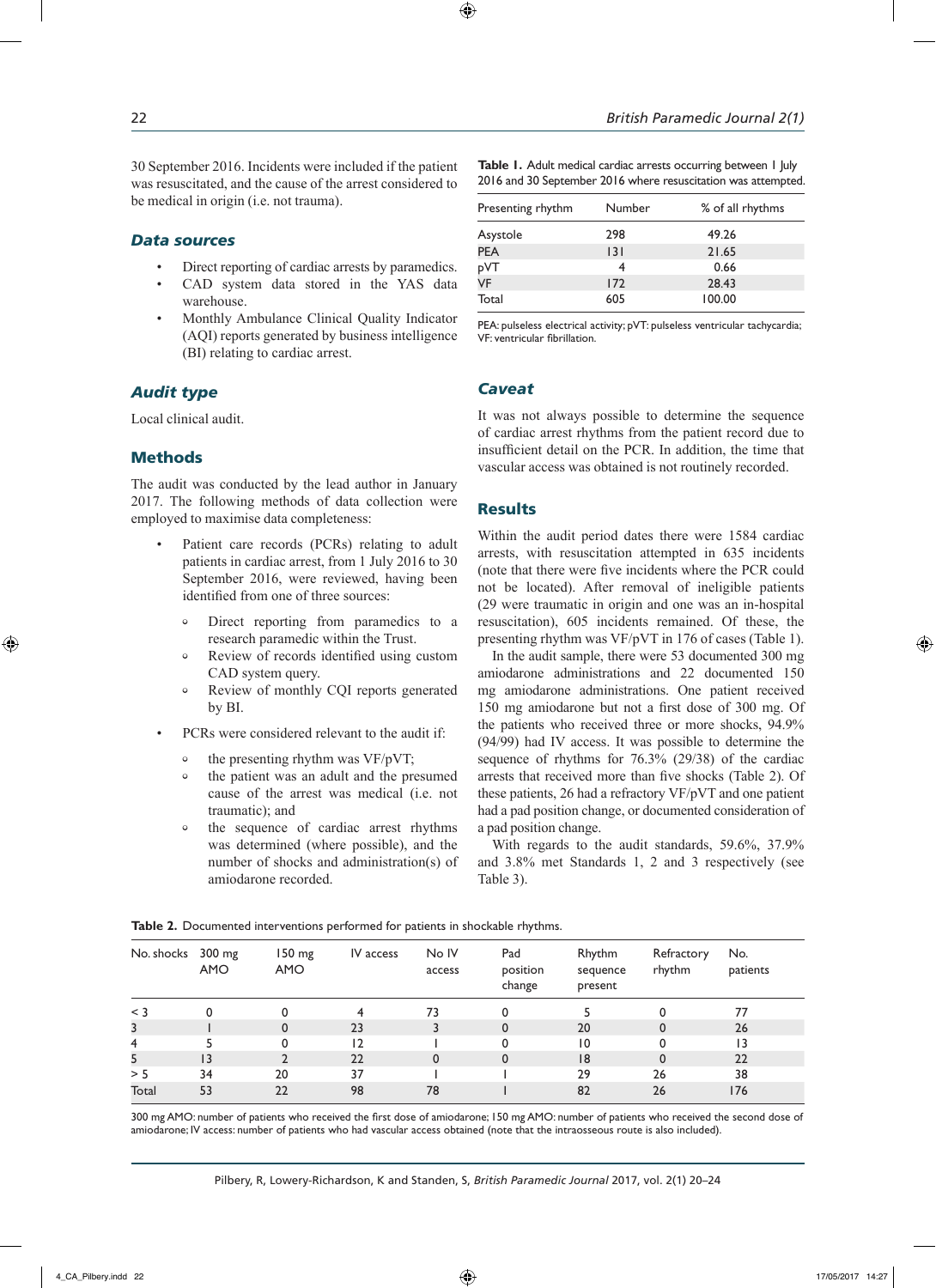#### **Table 3.** Standards 1, 2 and 3.

| Standard (1)                                                                                                                                                                  | Standard set         | Standard achieved |
|-------------------------------------------------------------------------------------------------------------------------------------------------------------------------------|----------------------|-------------------|
| 100% of adult patients in cardiac arrest who have received three shocks will have<br>300 mg of amiodarone administered.                                                       | $100.0\%$ , $n = 89$ | $59.6\%$ , n = 53 |
| Exception: No IV/IO access available ( $n = 5$ ).                                                                                                                             |                      |                   |
| Standard (2)                                                                                                                                                                  | Standard set         | Standard achieved |
| 100% of adult patients in cardiac arrest who have received five shocks will have<br>150 mg of amiodarone administered.                                                        | $100.0\%$ , n = 58   | $37.9\%$ , n = 22 |
| Exception: No IV/IO access available $(n = 1)$ .                                                                                                                              |                      |                   |
| Standard (3)                                                                                                                                                                  | Standard set         | Standard achieved |
| 100% of adult patients in refractory VF/pVT who have received more than five<br>shocks will have a documented pad position change or consideration of pad<br>position change. | $100.0\%$ , n = 26   | $3.8\%$ , n = 1   |
| Exception: Cannot determine whether refractory rhythm present ( $n = 9$ ).                                                                                                    |                      |                   |

# **Observations**

The incidence of shockable rhythms in this audit (29.1%) is slightly higher than reported elsewhere (22% in the PARAMEDIC study), although this audit period (three months) is considerably shorter than PARAMEDIC (over three years) (Perkins, Lall, et al., 2015).

Compliance with amiodarone administration in shockresistant arrhythmias is poor. Even to reach 50% compliance, it is necessary to include cases that received between three and seven shocks. Compliance with second dose administration of amiodarone is even lower than first dose compliance (Figure 1). Amiodarone administration and vascular access in the audit sample, stratified by total number of shocks, is provided in Supplementary 1.

Although there were only 26 patients identified as being in refractory VF/pVT, pad position change (or consideration of change) is not a management option being contemplated by clinicians on scene at these arrests, even allowing for omissions due to poor documentation of this decision.



Figure 1. Cumulative amiodarone administration as a proportion of eligible cases and stratified by total number of shocks delivered.

Note that the y-axis maximum is 60% and not 100%, for clarity. AMO: amiodarone.